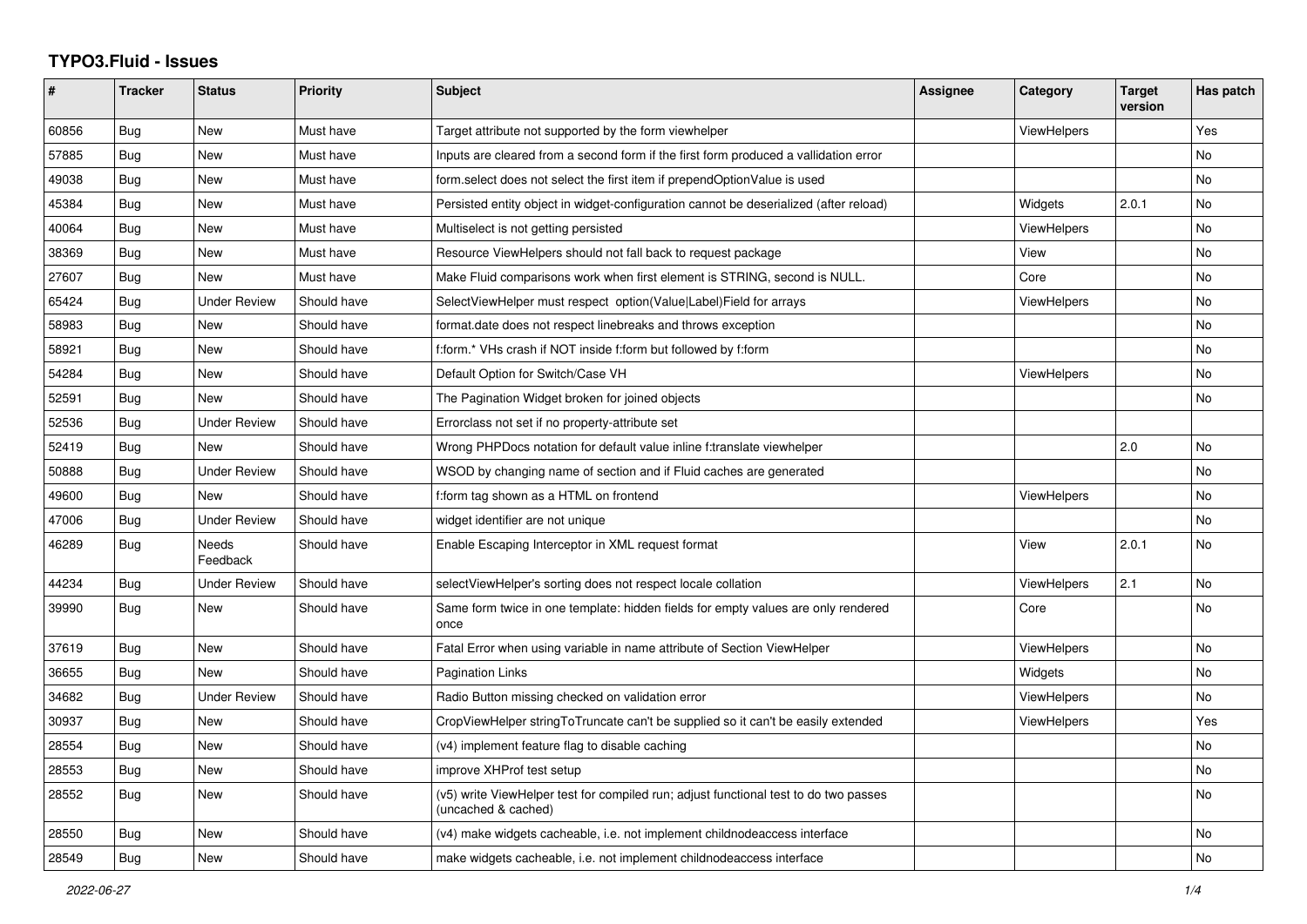| #     | <b>Tracker</b> | <b>Status</b>            | <b>Priority</b> | <b>Subject</b>                                                                      | <b>Assignee</b>             | Category    | <b>Target</b><br>version | Has patch |
|-------|----------------|--------------------------|-----------------|-------------------------------------------------------------------------------------|-----------------------------|-------------|--------------------------|-----------|
| 13045 | Bug            | New                      | Should have     | Entity decode of strings are different between if-conditions and output of variable |                             |             |                          |           |
| 8648  | Bug            | New                      | Should have     | format.crop ViewHelper should support all features of the crop stdWrap function     |                             | ViewHelpers |                          | No.       |
| 3481  | Bug            | New                      | Should have     | Use ViewHelperVariableContainer in PostParseFacet                                   |                             | Core        |                          | No        |
| 51239 | Bug            | <b>Under Review</b>      | Must have       | AbstractViewHelper use incorrect method signature for "\$this->systemLogger->log()" | Adrian Föder                | Core        |                          | Yes       |
| 59057 | Bug            | Under Review             | Must have       | Hidden empty value fields shoud be disabled when related field is disabled          | Bastian<br>Waidelich        | ViewHelpers |                          | No        |
| 58862 | Bug            | Needs<br>Feedback        | Should have     | FormViewHelper doesn't accept NULL as value for \$arguments                         | Bastian<br>Waidelich        | ViewHelpers |                          | Yes       |
| 53806 | Bug            | <b>Under Review</b>      | Should have     | Paginate widget maximumNumberOfLinks rendering wrong number of links                | <b>Bastian</b><br>Waidelich | Widgets     |                          | No        |
| 33628 | Bug            | <b>Needs</b><br>Feedback | Must have       | Multicheckboxes (multiselect) for Collections don't work                            | Christian Müller            | ViewHelpers |                          | No        |
| 55008 | Bug            | <b>Under Review</b>      | Should have     | Interceptors should be used in Partials                                             | Christian Müller            |             |                          | No.       |
| 36662 | <b>Bug</b>     | Needs<br>Feedback        | Should have     | Checked state isn't always correct when property is collection                      | Kevin Ulrich<br>Moschallski | ViewHelpers | 1.1.1                    | No        |
| 33551 | Bug            | New                      | Must have       | View helper values break out of a partial scope                                     | Sebastian<br>Kurfuerst      | Core        |                          | No        |
| 40998 | Bug            | <b>Under Review</b>      | Should have     | Missing parent request namespaces in form field name prefix                         | Sebastian<br>Kurfuerst      | ViewHelpers | 1.1.1                    | No        |
| 28551 | Bug            | Accepted                 | Should have     | (v4) backport VHTest                                                                | Sebastian<br>Kurfuerst      |             |                          | <b>No</b> |
| 12863 | Bug            | New                      | Should have     | Attributes of a viewhelper can't contain a '-'                                      | Sebastian<br>Kurfuerst      | Core        |                          | No        |
| 51100 | Feature        | New                      | Must have       | Links with absolute URI should have the option of URI Scheme                        |                             | ViewHelpers |                          | No        |
| 60271 | Feature        | New                      | Should have     | Paginate viewhelper, should also support arrays                                     |                             |             |                          | No        |
| 60003 | Feature        | New                      | Should have     | Add required-Attribute to f:form.password                                           |                             | ViewHelpers |                          | No        |
| 51277 | Feature        | New                      | Should have     | ViewHelper context should be aware of actual file occurrence                        |                             |             |                          | No        |
| 49756 | Feature        | <b>Under Review</b>      | Should have     | Select values by array key in checkbox viewhelper                                   |                             |             |                          | No.       |
| 46545 | Feature        | New                      | Should have     | Better support for arrays in options of SelectViewHelper                            |                             |             |                          | No        |
| 46257 | Feature        | <b>Under Review</b>      | Should have     | Add escape sequence support for Fluid                                               |                             | Core        |                          | No        |
| 45345 | Feature        | Needs<br>Feedback        | Should have     | Easy to use comments for fluid that won't show in output                            |                             |             |                          |           |
| 45153 | Feature        | New                      | Should have     | f:be.menus.actionMenuItem - Detection of the current select option is insufficient  |                             |             |                          | No        |
| 42397 | Feature        | New                      | Should have     | Missing viewhelper for general links                                                |                             |             |                          | No        |
| 40081 | Feature        | New                      | Should have     | Allow assigned variables as keys in arrays                                          |                             |             |                          | No        |
| 39936 | Feature        | New                      | Should have     | registerTagAttribute should handle default values                                   |                             | ViewHelpers |                          | No        |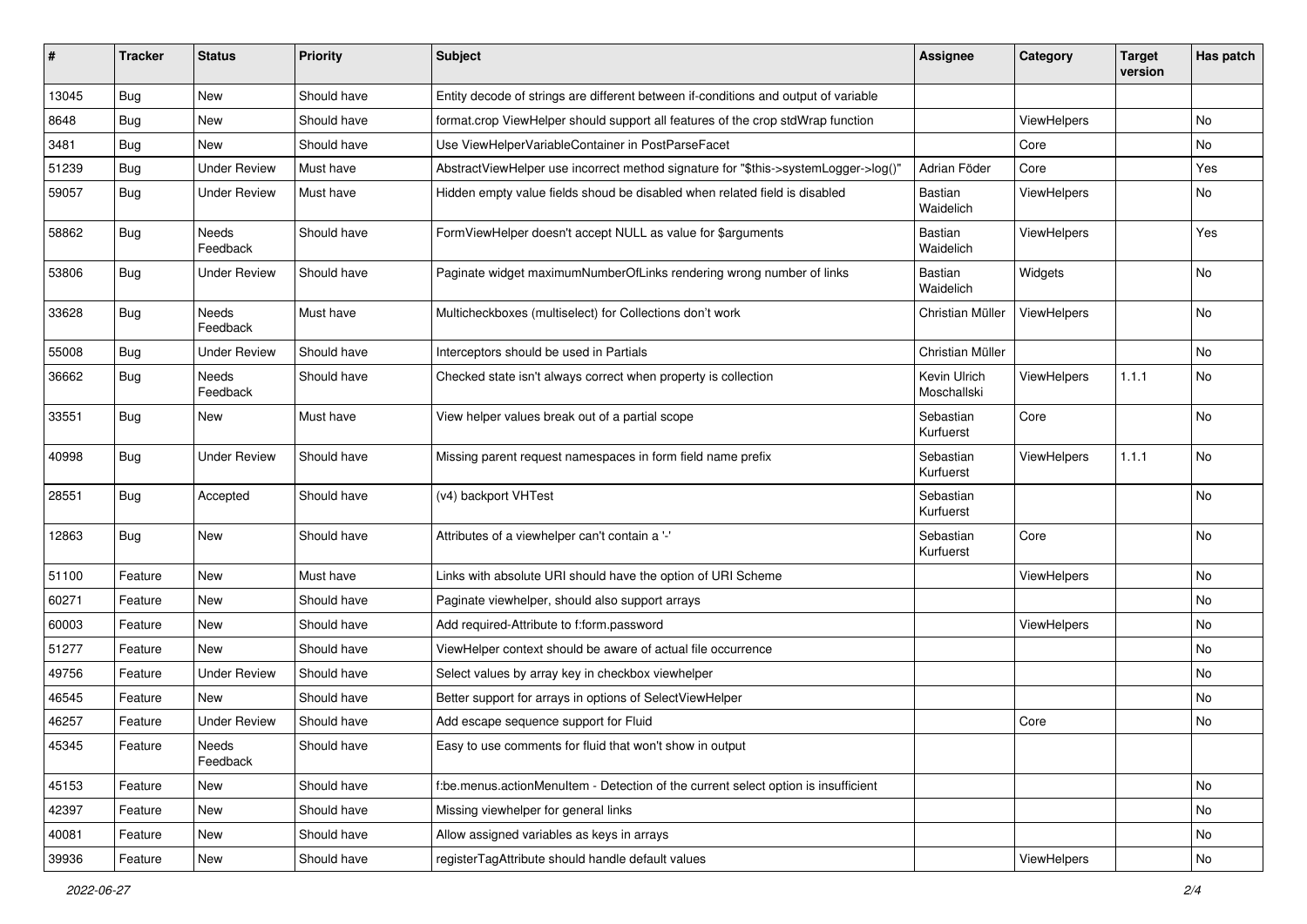| #     | <b>Tracker</b> | <b>Status</b>       | <b>Priority</b> | <b>Subject</b>                                                                                       | <b>Assignee</b>        | Category           | <b>Target</b><br>version | Has patch |
|-------|----------------|---------------------|-----------------|------------------------------------------------------------------------------------------------------|------------------------|--------------------|--------------------------|-----------|
| 38130 | Feature        | New                 | Should have     | Checkboxes and multiple select fields should have an assignable default value                        |                        |                    |                          | <b>No</b> |
| 36410 | Feature        | New                 | Should have     | Allow templates to send arguments back to layout                                                     |                        | <b>ViewHelpers</b> |                          | No        |
| 33215 | Feature        | New                 | Should have     | RFC: Dynamic values in ObjectAccess paths                                                            |                        |                    |                          | No        |
| 31955 | Feature        | <b>New</b>          | Should have     | f:uri.widget                                                                                         |                        | Widgets            |                          | No        |
| 9514  | Feature        | New                 | Should have     | Support explicit Array Arguments for ViewHelpers                                                     |                        |                    |                          |           |
| 4704  | Feature        | New                 | Should have     | Improve parsing exception messages                                                                   |                        | Core               |                          |           |
| 3291  | Feature        | Needs<br>Feedback   | Should have     | Cacheable viewhelpers                                                                                |                        |                    |                          | <b>No</b> |
| 62346 | Feature        | New                 | Could have      | f:comment should have high precende                                                                  |                        | Core               | 3.x                      | <b>No</b> |
| 60181 | Feature        | New                 | Could have      | Caching mechanism for Fluid Views/Templates                                                          |                        | View               |                          | <b>No</b> |
| 48355 | Feature        | <b>New</b>          | Could have      | Assign output of viewhelper to template variable for further processing.                             |                        |                    |                          |           |
| 36559 | Feature        | New                 | Could have      | New widget progress bar                                                                              |                        |                    |                          | Yes       |
| 30555 | Feature        | New                 | Could have      | Make TagBuilder more extensible                                                                      |                        | Core               |                          | No        |
| 10472 | Feature        | New                 | Could have      | Fluid Standalone distribution                                                                        |                        | Core               |                          | <b>No</b> |
| 8989  | Feature        | Needs<br>Feedback   | Could have      | Search path for fluid template files                                                                 |                        | View               |                          | No        |
| 7608  | Feature        | New                 | Could have      | Configurable shorthand/object accessor delimiters                                                    |                        | Core               |                          | Yes       |
| 1907  | Feature        | New                 | Could have      | Default values for view helpers based on context                                                     |                        | Core               |                          |           |
| 3725  | Feature        | New                 | Could have      | <b>CSS Engine</b>                                                                                    | Christian Müller       | ViewHelpers        |                          | No        |
| 37095 | Feature        | New                 | Should have     | It should be possible to set a different template on a Fluid TemplateView inside an<br>action        | Christopher<br>Hlubek  |                    |                          | No        |
| 43346 | Feature        | <b>Under Review</b> | Should have     | Allow property mapping configuration via template                                                    | Karsten<br>Dambekalns  | ViewHelpers        | 2.1                      | No        |
| 52640 | Feature        | <b>Under Review</b> | Should have     | Create an UnlessViewHelper as opposite to the IfViewHelper                                           | Marc Neuhaus           |                    |                          | No        |
| 5933  | Feature        | Accepted            | Should have     | Optional section rendering                                                                           | Sebastian<br>Kurfuerst | <b>ViewHelpers</b> |                          | No        |
| 9005  | Feature        | Accepted            | Could have      | Fluid Template Analyzer (FTA)                                                                        | Sebastian<br>Kurfuerst |                    |                          |           |
| 33394 | Feature        | Needs<br>Feedback   | Should have     | Logical expression parser for BooleanNode                                                            | Tobias Liebig          | Core               |                          | No        |
| 5636  | Task           | Under Review        | Must have       | Form RadioViewHelper and CheckBoxViewHelper miss check for existing object<br>before it is accessed. |                        |                    |                          | No        |
| 56237 | Task           | New                 | Should have     | in-line (Condition)ViewHelpers should not evaluate on parsing                                        |                        |                    |                          | <b>No</b> |
| 47669 | Task           | <b>New</b>          | Should have     | FormViewHelper does not define the default request method                                            |                        |                    |                          | No        |